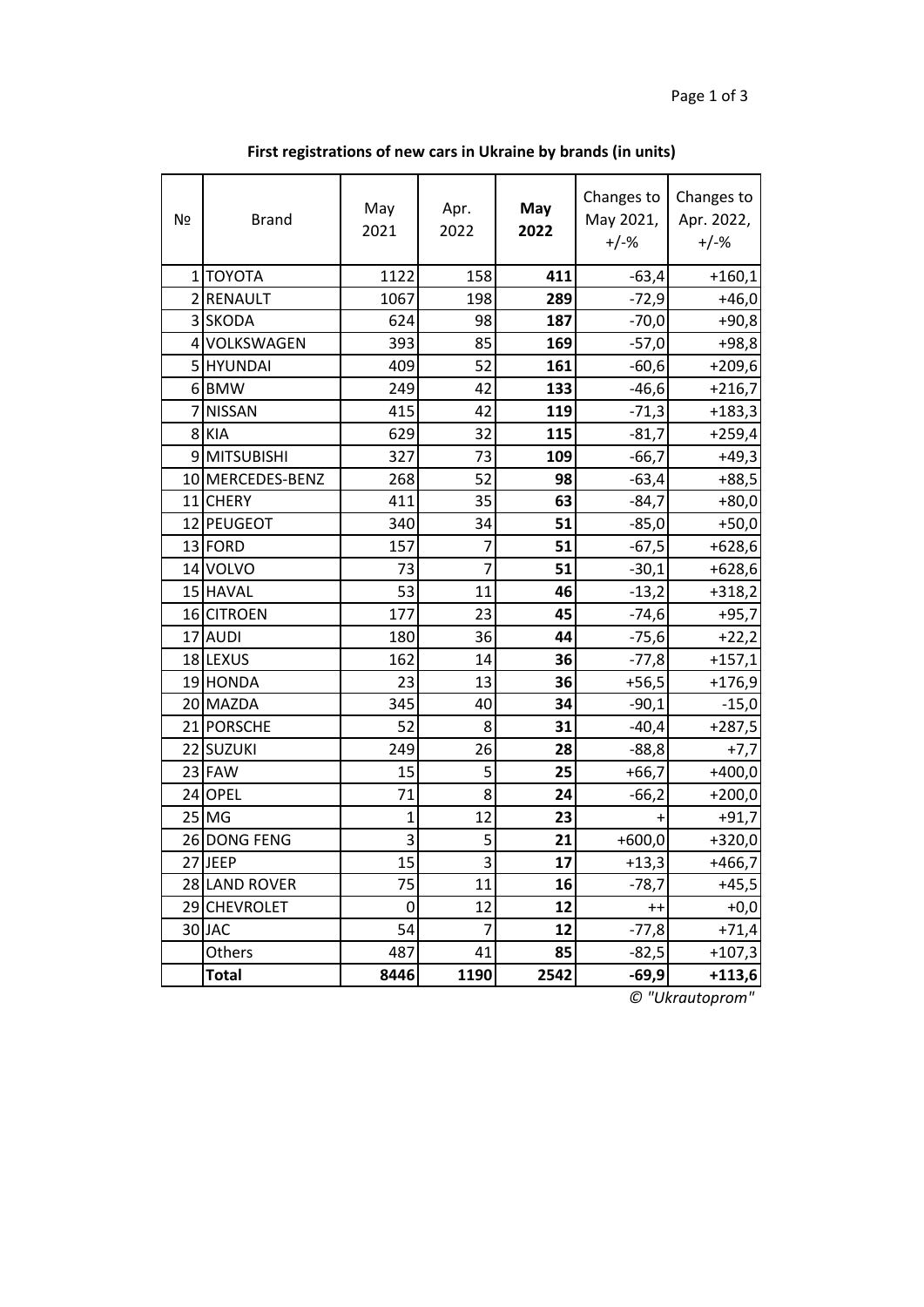| Nº             | <b>Brand</b>    | May<br>2021 | Apr.<br>2022 | May<br>2022 | Changes to<br>May 2021,<br>$+/-%$ | Changes to<br>Apr. 2022,<br>$+/-%$ |
|----------------|-----------------|-------------|--------------|-------------|-----------------------------------|------------------------------------|
|                | <b>RENAULT</b>  | 298         | 87           | 109         | $-63,4$                           | $+25,3$                            |
| $\overline{2}$ | <b>CITROEN</b>  | 81          | 9            | 91          | $+12,3$                           | $+911,1$                           |
|                | 3 MAN           | 48          | 16           | 54          | $+12,5$                           | $+237,5$                           |
|                | 4 FIAT          | 103         | 27           | 34          | $-67,0$                           | $+25,9$                            |
|                | 5 MERCEDES-BENZ | 29          | 15           | 34          | $+17,2$                           | $+126,7$                           |
|                | 6 FORD          | 62          | 38           | 27          | $-56,5$                           | $-28,9$                            |
|                | 7 PEUGEOT       | 63          | 33           | 14          | $-77,8$                           | $-57,6$                            |
|                | 8 SCANIA        | 33          | 5            | 13          | $-60,6$                           | $+160,0$                           |
|                | 9 MAZ           | 104         | 11           | 12          | $-88,5$                           | $+9,1$                             |
|                | 10 OPEL         | 30          | 6            | 12          | $-60,0$                           | $+100,0$                           |
|                | Others          | 220         | 75           | 61          | $-72,3$                           | $-18,7$                            |
|                | Total           | 1071        | 322          | 461         | $-57,0$                           | $+43,2$                            |

**First registrations of new CV in Ukraine by brands (in units)**

*© "Ukrautoprom"*